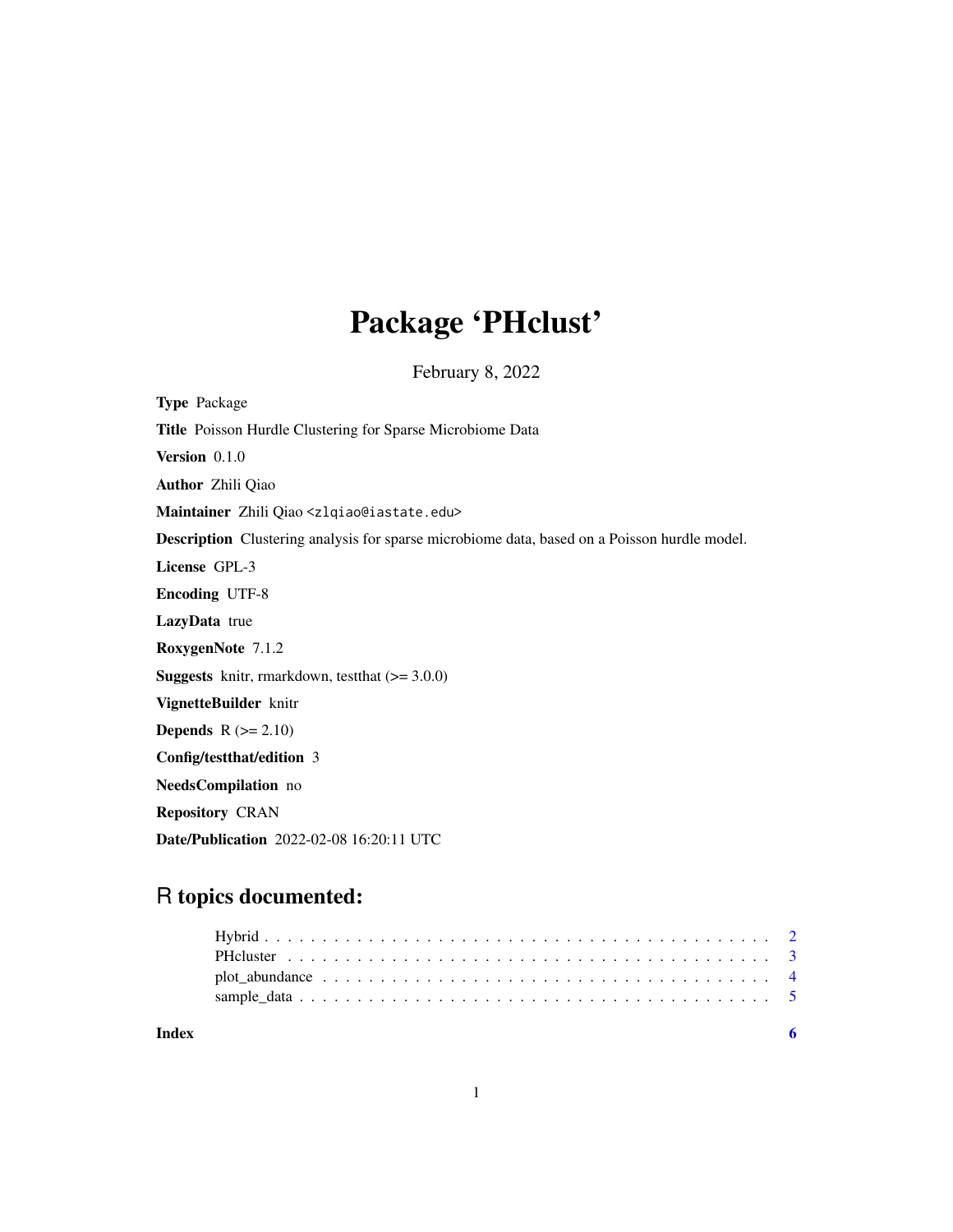<span id="page-1-0"></span>

# Description

This function estimates the optimal number of clusters for a given dataset.

# Usage

Hybrid(data, absolute = FALSE, Kstart = NULL, Treatment)

# Arguments

| data      | Data matrix with dimension $N^*P$ indicating N features and P samples.                                                                                                                                         |
|-----------|----------------------------------------------------------------------------------------------------------------------------------------------------------------------------------------------------------------|
| absolute  | Logical. Whether we should use absolute (TRUE) or relative (FALSE) abun-<br>dance of features to determine clusters.                                                                                           |
| Kstart    | Positive integer. The number of clusters for starting the hybrid merging algo-<br>rithm. Should be relatively large to ensure that Kstart > optimal number of<br>clusters. Uses $max(50, sqrt(N))$ by default. |
| Treatment | Vector of length p, indicating replicates of different treatment groups. For exam-<br>ple, <i>Treatment</i> = $c(1,1,2,2,3,3)$ indicates 3 treatment groups, each with 2 repli-<br>cates.                      |

#### Value

A positive integer indicating the optimal number of clusters

#### Examples

```
######## Run the following codes in order:
##
## This is a sample data set which has 100 features, and 4 treatment groups with 4 replicates each.
data('sample_data')
head(sample_data)
set.seed(1)
##
## Finding the optimal number of clusters
K \leq - Hybrid(sample_data, Kstart = 4, Treatment = rep(c(1,2,3,4), each = 4))
##
## Clustering result from EM algorithm
result \leq PHcluster(sample_data, rep(c(1,2,3,4), each = 4), K, method = 'EM', nstart = 1)
print(result$cluster)
##
## Plot the feature abundance level for each cluster
plot_abundance(result, sample_data, Treatment = rep(c(1,2,3,4), each = 4))
```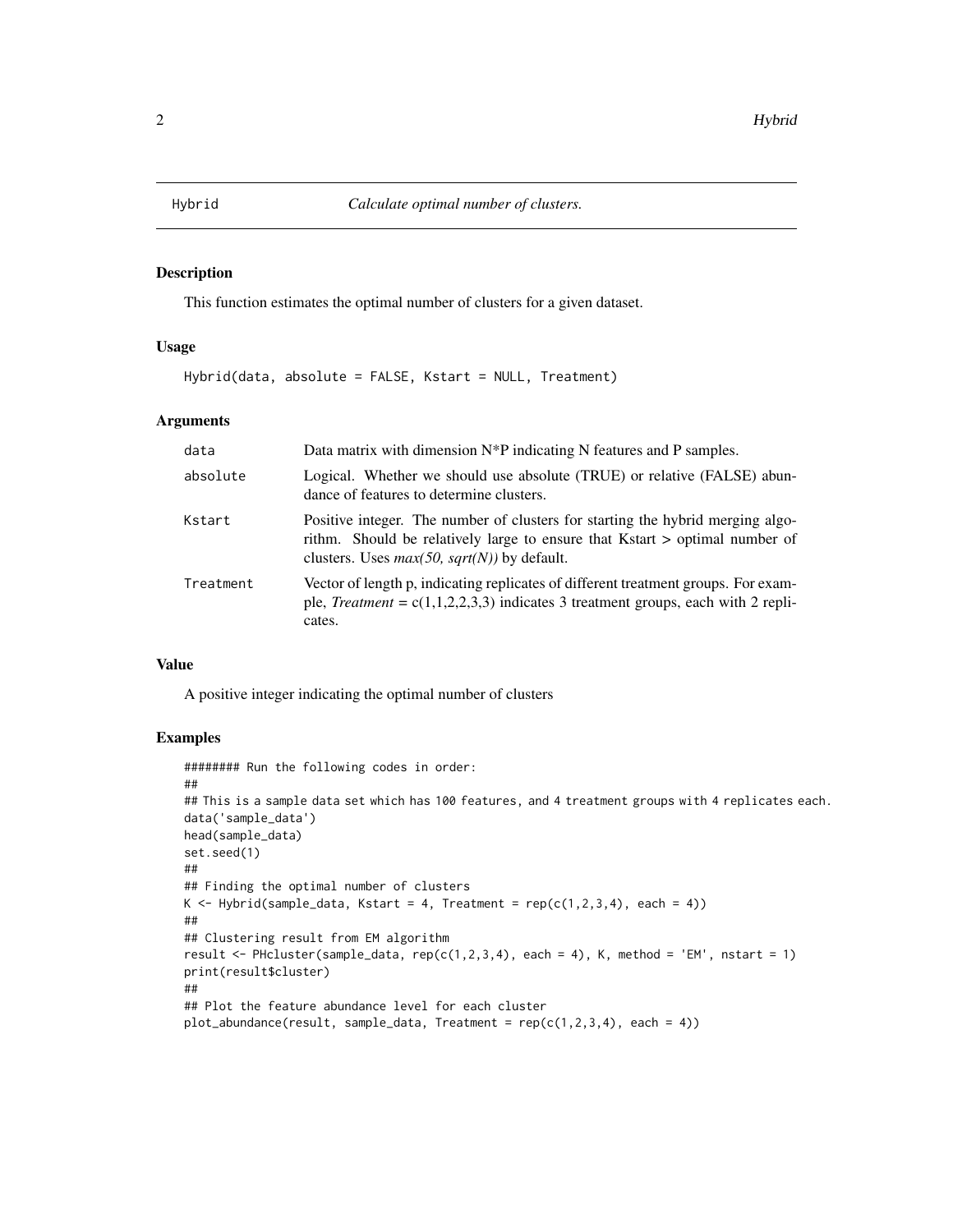<span id="page-2-0"></span>

### Description

This function gives the clustering result based on a Poisson hurdle model.

# Usage

```
PHcluster(
  data,
  Treatment,
  nK,
 method = c("EM", "SA"),
  absolute = FALSE,
  cool = 0.9,
  nstart = 1)
```
### Arguments

| data      | Data matrix with dimension $N^*P$ indicating N features and P samples. The<br>cluster analysis is done feature-wised.                                                                     |
|-----------|-------------------------------------------------------------------------------------------------------------------------------------------------------------------------------------------|
| Treatment | Vector of length P. Indicating replicates of different treatment groups. For exam-<br>ple, <i>Treatment</i> = $c(1,1,2,2,3,3)$ indicates 3 treatment groups, each with 2 repli-<br>cates. |
| nK        | Positive integer. Number of clusters.                                                                                                                                                     |
| method    | Method for the algorithm. Can choose between "EM" as Expectation Maximiza-<br>tion or "SA" as Simulated Annealing.                                                                        |
| absolute  | Logical. Whether we should use absolute (TRUE) or relative (False) abundance<br>of features to determine clusters.                                                                        |
| cool      | Real number between $(0, 1)$ . Cooling rate for the "SA" algorithm. Uses 0.9 by<br>default.                                                                                               |
| nstart    | Positive integer. Number of starts for the entire algorithm. Note that as <i>nstart</i><br>increases the computational time also grows linearly. Uses 1 by default.                       |

## Value

- cluster Vector of length N consisting of integers from 1 to nK. Indicating final clustering result. For evaluating the clustering result please check [NMI](#page-0-0) for *Normalized Mutual Information*.
- prob N\*nK matrix. The (i, j)th element representing the probability that observation i belongs to cluster j.
- log\_l Scaler. The Poisson hurdle log-likelihood of the final clustering result.
- alpha Vector of length N. The geometric mean abundance level for each feature, across all treatment groups.

Normalizer vector of length P. The normalizing constant of sequencing depth for each sample.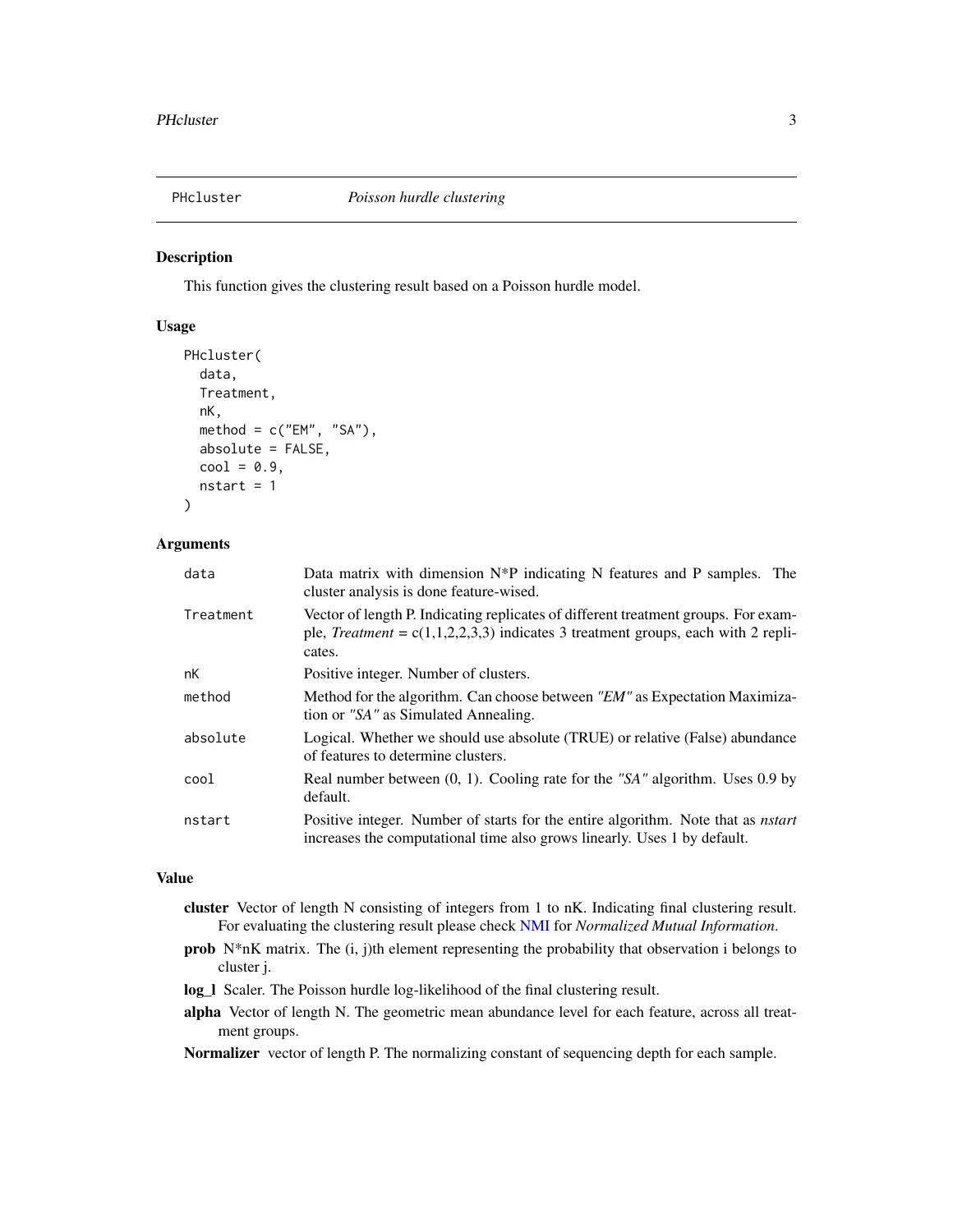#### Examples

```
######## Run the following codes in order:
##
## This is a sample data set which has 100 features, and 4 treatment groups with 4 replicates each.
data('sample_data')
head(sample_data)
set.seed(1)
##
## Finding the optimal number of clusters
K <- Hybrid(sample_data, Kstart = 4, Treatment = rep(c(1,2,3,4), each = 4))
##
## Clustering result from EM algorithm
result <- PHcluster(sample_data, rep(c(1,2,3,4), each = 4), K, method = 'EM', nstart = 1)
print(result$cluster)
##
## Plot the feature abundance level for each cluster
plot_abundance(result, sample_data, Treatment = rep(c(1,2,3,4), each = 4))
```
plot\_abundance *Plot of feature abundance level*

#### Description

This function plots the feature abundance level for each cluster, after extracting the effect of samplewise normalization factors and feature-wise geometric mean.

#### Usage

plot\_abundance(result, data, Treatment)

# Arguments

| result    | Clustering result from function PH clust().                                                                                                                                               |
|-----------|-------------------------------------------------------------------------------------------------------------------------------------------------------------------------------------------|
| data      | Data matrix with dimension $N^*P$ indicating N features and P samples.                                                                                                                    |
| Treatment | Vector of length P. Indicating replicates of different treatment groups. For exam-<br>ple, <i>Treatment</i> = $c(1,1,2,2,3,3)$ indicates 3 treatment groups, each with 2 repli-<br>cates. |

# Value

A plot for feature abundance level will be shown. No value is returned.

<span id="page-3-0"></span>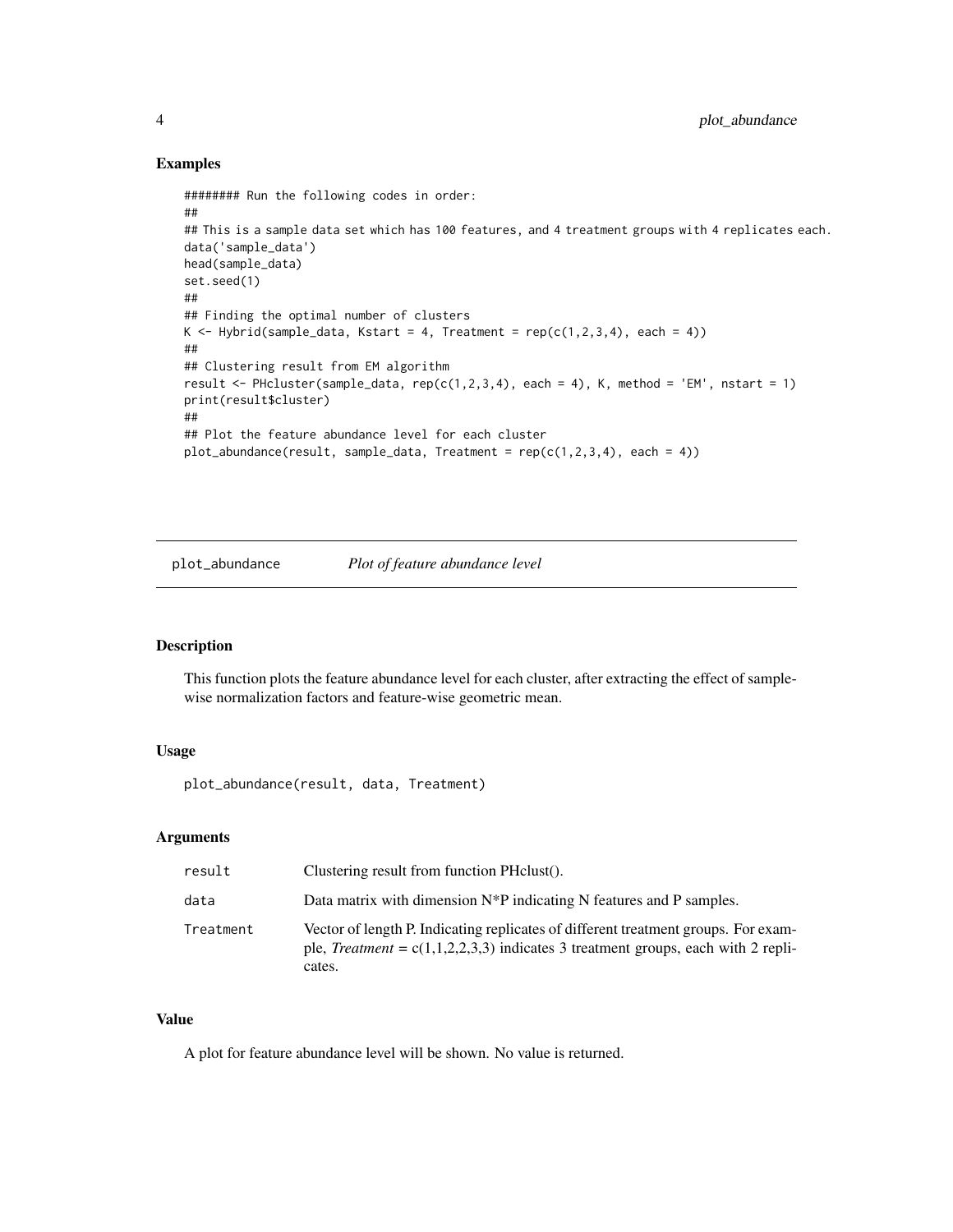# <span id="page-4-0"></span>sample\_data 5

#### Examples

```
######## Run the following codes in order:
##
## This is a sample data set which has 100 features, and 4 treatment groups with 4 replicates each.
data('sample_data')
head(sample_data)
set.seed(1)
##
## Finding the optimal number of clusters
K \leq - Hybrid(sample_data, Kstart = 4, Treatment = rep(c(1,2,3,4), each = 4))
##
## Clustering result from EM algorithm
result \leq PHcluster(sample_data, rep(c(1,2,3,4), each = 4), K, method = 'EM', nstart = 1)
print(result$cluster)
##
## Plot the feature abundance level for each cluster
plot_abundance(result, sample_data, Treatment = rep(c(1,2,3,4), each = 4))
```
sample\_data *Sample of sparse microbiome count data*

#### Description

A sample data matrix with 100 features in 2 true clusters, 4 treatment groups with 4 replicates in each group.

#### Usage

sample\_data

# Format

The dataset contains 16 columns, indexed as A1  $\sim$  A4, B1  $\sim$  B4, C1  $\sim$  C4, D1  $\sim$  D4 to represent 4 treatment groups.

#### Examples

head(sample\_data)